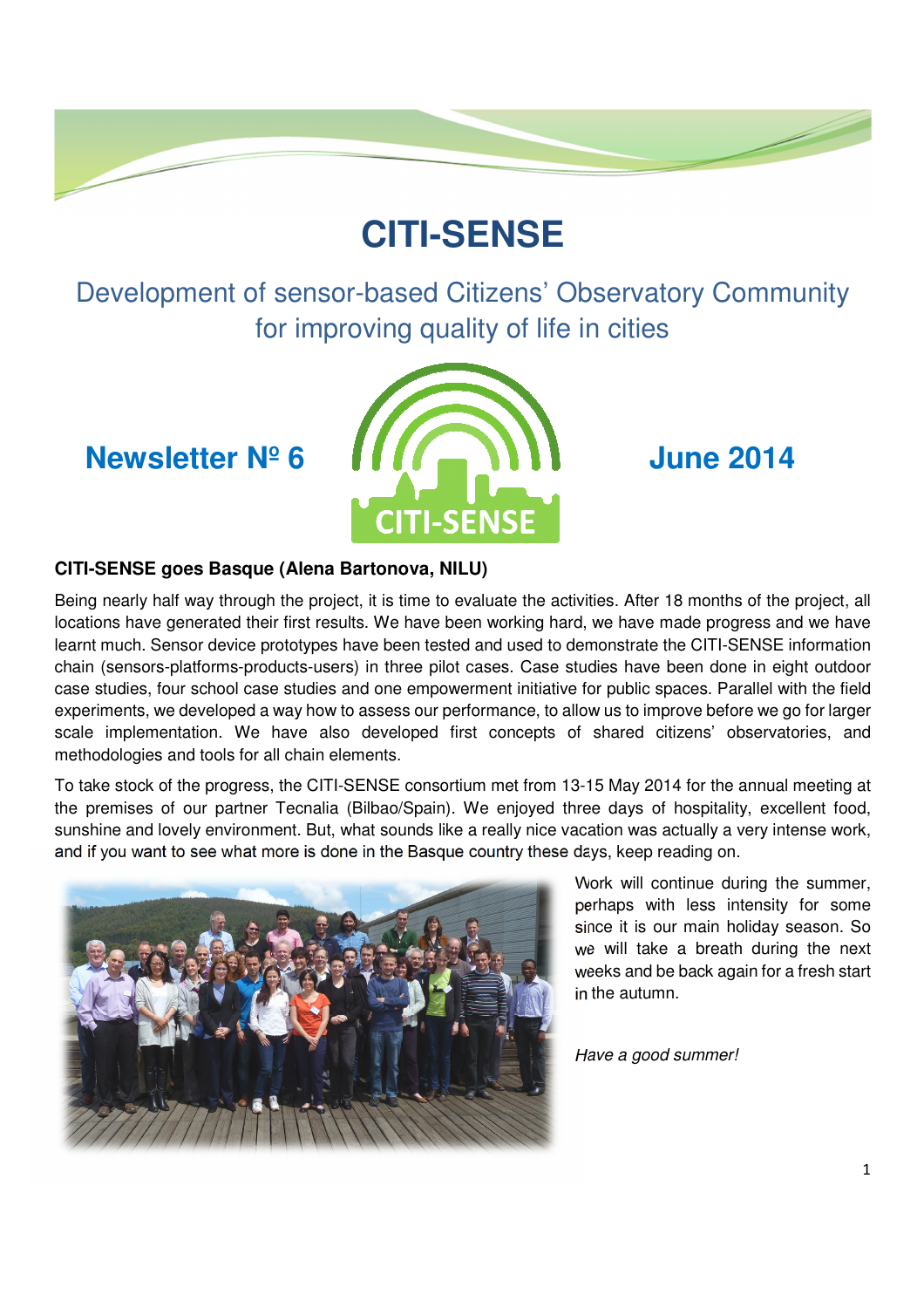

### **Vitoria EI (Juan Angel Acero Alejandro, Tecnalia)**

Worldwide urban areas are introducing important sustainability criteria to improve the environment and thus, the quality of life and health of their inhabitants. Similarly, citizens´ participation in public management is becoming frequent. Without any doubt, empowering citizens, results in a higher protection of the environment.

One of the case studies (Empowerment Initiatives – EIs) developed in the EU FP7 project CITI-SENSE focuses on citizens' participation in the management/design of outdoor public spaces. Participants are to measure ambient variables and provide their subjective perception of environmental quality and comfort of public spaces. This EI is under preparation at Vitoria-Gasteiz (Spain) where it will be applied in four different urban public spaces, like squares and parks. Thus, the domain does not extend to the whole city but it focuses on specific areas of city.



Handheld Kestrel sensor to measure thermal comfort

Participants for the EI will be selected from already established environmental working groups within the municipality. Each participant will evaluate the selected areas during 2-3 days, using mobile sensor and smartphone. In each area, measurements of 10-15 minutes at specific sites will be carried out. A specific methodology has been defined for the participants to collect ambient data. The objective and subjective measurements that will be taken on-site are:

- Objective environmental data: acoustic data, UV radiation and thermal conditions by help of a mobile sensor unit
- Subjective data: participants' perception and evaluation of the environmental conditions (thermal comfort, acoustic comfort) and perception of the quality of the place (general satisfaction, urban landscape, visual perception, safety, cleanness).



CITI-SENSE mobile application to display data on thermal comfort

All information registered in each measurement is centralized in a smartphone. Thus, the smartphone does not only receive data from the mobile sensors unit, but is also an interface to collect comfort perception (i.e., through questionnaires). Also the camera helps to evaluate urban landscape perception.

A unique application in the smartphone controls (start/close) other services developed for accessing data from the sensors. The application developed in CITI-SENSE accesses the recorded data and provides the participant with on-site measured information. Additionally, all the information is sent and stored in a specific platform of the CITI-SENSE project so that it can also be accessed from a web portal.

The collected data describes the environmental situation of the areas with focus on urban comfort. This information will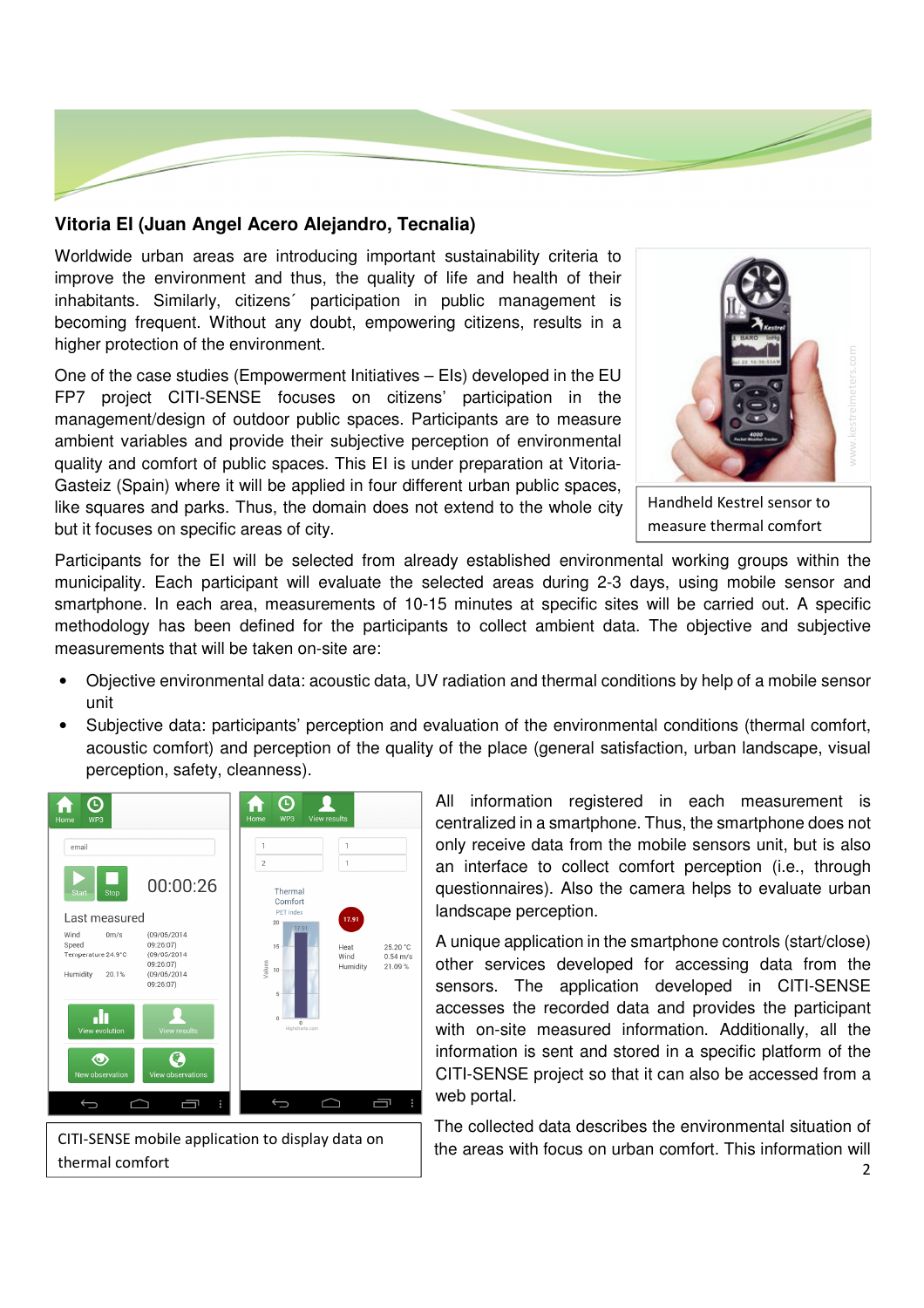

be useful for local authorities to make decisions on the future of the public spaces. It will also allow research to improve the understanding of factors and environmental variables that influence the global perception of the place.

Since Vitoria-Gasteiz has a long tradition of green and sustainable policies (European Green Capital in 2012), the EI is expected to be successful and to be used as a demonstration for the real/operational implementation of citizens´ observatories.

## **Empowerment in Vitoria (Jonatan Moreno, IBATUZ)**

The general objective of Vitoria's empowerment initiative (EI) is to empower citizens in designing public places from an environmental point of view. This goal can be specified as follows:

- Allow citizens to collect and share quantitative and qualitative information related to the environment of existing public places as well as their well-being in those places. Attention will be paid, among other things, to thermal and acoustic comfort, UV radiation, urban landscape, cleanness and general satisfaction.
- Allow stakeholders (i.e. public authorities, citizens, associations etc) to view and analyse this information, which should reflect citizens' opinions and perceptions as well as objective measurements of environmental aspects.
- Support communication between citizens and local authorities to enable authorities to integrate citizens' preferences into their strategic planning.



The general approach is based upon two interrelated principles: simplicity and practicality. Essentially, the idea is to organise an empowering initiative that can live up to notion of citizen empowerment while being realistic at the same time. To do so, the local CITI-SENSE team has distinguished between minimum and optimal results. The minimum results are: (i) to test the tools developed for environmental monitoring, (ii) to attract a sufficiently number of participants to set up the EI, and (iii) to disseminate the data produced through this study to have at least the opportunity to exert some influence over societal environmental priorities and policy decisions. Optimal results are: (i) to attract demobilised citizens and, thus, (ii) be able to give a voice to underrepresented social groups. The general approach is to secure minimal results and, if possible, achieve

the optimal goals. Given the resources of the local team, securing minimal results means keeping the EI simple and building on already existing participatory spaces and social networks.

So far, the following steps have been taken:

1. Research of Vitoria's participatory context with a view to identifying those participatory processes, associations and stakeholders with which the CITI-SENSE local team can (or even should) cooperate.